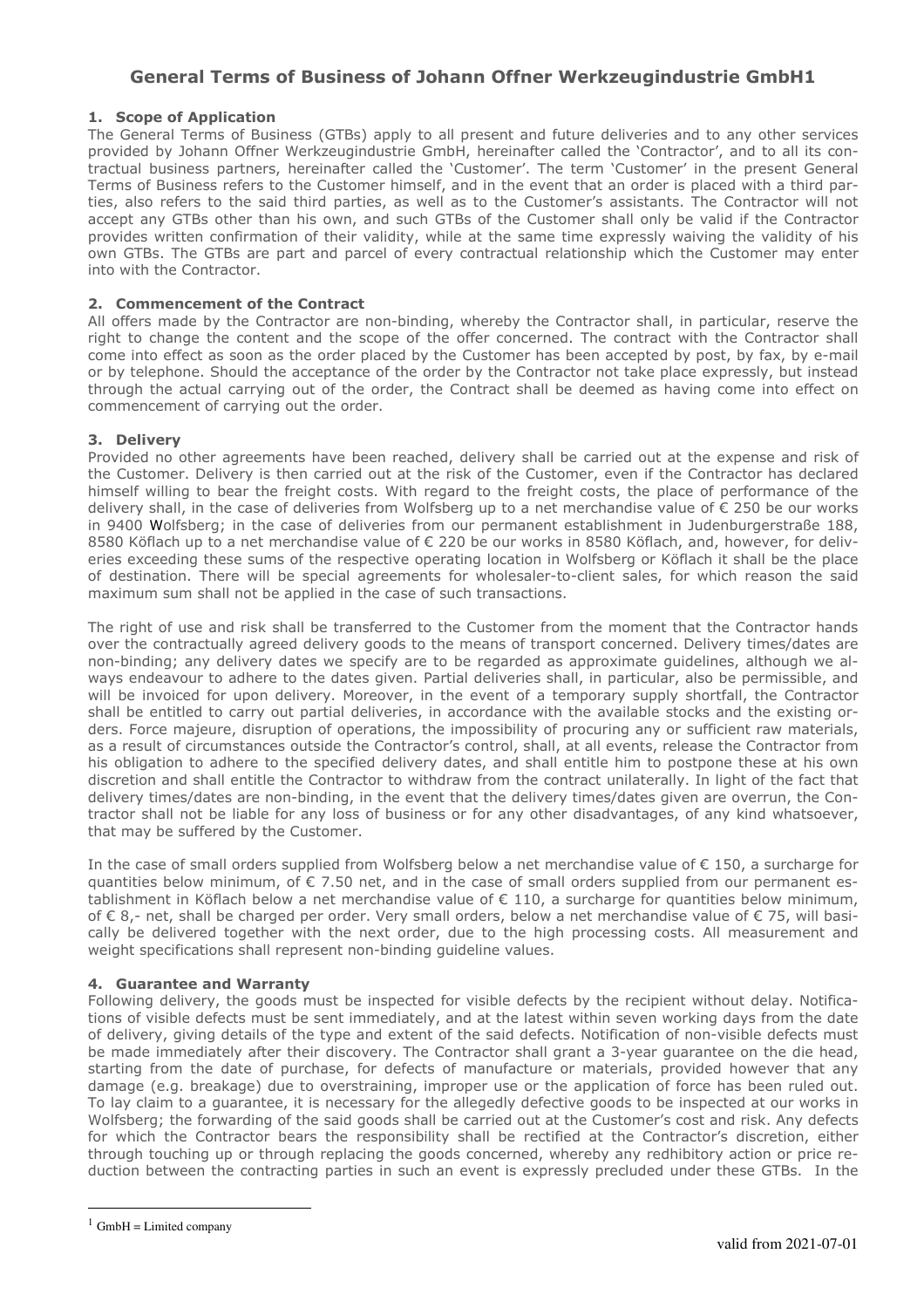event of gratuitous transactions, the Contractor shall not be liable for any warranty obligations. Should the Customer refuse to accept a delivery, despite the existence of a legally valid contract, or should the Customer hinder the Contractor in some other way from fulfilling the contractually agreed delivery, the Customer shall pay the Contractor a contractual penalty amounting to 12 % of the value of the goods which he refused to accept even though they were to be delivered by agreement; the Contractor's right to assert further claims, particularly damage compensation claims which exceed the said contractual penalty, shall remain unaffected by the above stipulation.

Complaints concerning defects must - irrespective of any legally-stipulated earlier obligation of claims notification - be reported immediately following discovery, but at the latest within 8 days (or 6 weeks in the case of non-visible defects) following the receipt of the delivery. In the case of valid complaints, warranty shall be limited only to the replacement of defective goods with fault-free goods.

The Customer shall tolerate a proportion of defective goods comprising up to 2% of the total volume of a delivery, irrespective of the cause of these defects. The Customer shall specify the alleged defect and provide proof of it to the Contractor. At the request of the Contractor, the Contractor shall be given the opportunity of verifying the alleged defects on the spot. In the case of promptly lodged, fully justified complaints concerning defects, the Contractor shall be obliged, at his own discretion, to either touch up the defective goods or to replace them with fault-free goods, whereby the Contractor must be granted the time and opportunity which he estimates to be necessary for rectifying the said defects. Any damage compensation for consequential damage of any kind whatsoever is precluded under these GTBs.

## **5. Prices**

The sales prices communicated to the Customer and/or expressly displayed as of the date of concluding the contract shall apply. Basically, provided nothing else is specified, the information and prices communicated to the Customer by the Contractor shall be in Euros, and shall not include VAT/sales tax. Not included in the price shall be the costs of delivery, customs, charges and duties, etc. Should, for example, any customs, charges and duties be levied in connection with deliveries or with any other services, the Customer shall bear the costs of these. In the case of any obvious mistakes in the calculation of prices, the Contractor reserves the right to calculate the correct price. Price increases for energy costs of any kind, any wage and salary increases agreed by labour contract, increases in the price of raw, auxiliary and operating supplies as well as of any remuneration components included in the price calculation shall be included in calculating the agreed price if they become effective between the date of signing the contract and the date of delivery. The cost of any subsequent changes made to the order at the instigation of the Customer, including the cost of any idleness of production machines connected with the said changes, shall be charged to the Customer.

Should a delivery not be carried out, whereby the Contractor was prepared to carry out the delivery but was prevented from doing so due to circumstances for which the Customer is responsible, the Contractor shall therefore be entitled to receive the agreed remuneration. In this case, the Contractor will not need to offset any income he may earn or refrain from earning through using the goods in any other way. The Customer will be permitted to offset claims of the Customer towards the Contractor with claims of the Contractor towards the Customer only in the case of undisputed or legally established claims of the Customer towards the Contractor. Special payment conditions (e.g. discounts, rebates) can only be granted in accordance with a separate agreement. Agreed net prices shall increase by the same percentage as the gross price increase, as soon as the new price list comes into effect. All the prices in our price list are non-cartelised prices in terms of the Antitrust Law. A cash discount deduction amounting to 3% of the invoice value shall generally be granted for payment within 14 days. If the cash discount deduction, as offered above, is not claimed within the limited period, our deliveries will take place with a payment target of 60 days, without any deduction.

#### **6. Retention of Title**

The delivered goods shall remain the property of the Contractor until all financial claims arising from the business relationships have been paid in full. Prior to full payment for the goods, the Customer shall not be permitted to impawn them, to transfer the title to secure a debt, or to grant third parties any other rights to the Contractor's property. In order to enable the Contractor to assert his proprietary rights, the Customer shall immediately notify the Contractor of any compulsory enforcement measures or other seizures by third parties, in infringement of the rights of the Contractor, of the goods which are subject to the Contractor's retention of title. The Customer shall be liable to the Contractor for any damage which may arise by reason of his failure to fulfil this duty of notification. The Customer must promptly dispute any such measures undertaken by third parties by pointing out the Contractor's retention of title. Moreover, the Customer shall cede to the Contractor any financial claims that may arise from the resale of the goods subject to retention of title, even in the event that the goods are further processed.

#### **7. Notes of manufacture**

Goods delivered by the Contractor may have the notes of manufacture attached to them.

#### **8. Limitation of the Right to Return Goods/Exemption from Liability**

Damaged goods shall not be included in the right to return goods, unless such damage verifiably existed at the time of shipment to the Customer. The Contractor shall be exempt from any liability which goes beyond the limits of the above stipulations concerning warranty, provided the damage concerned does not arise